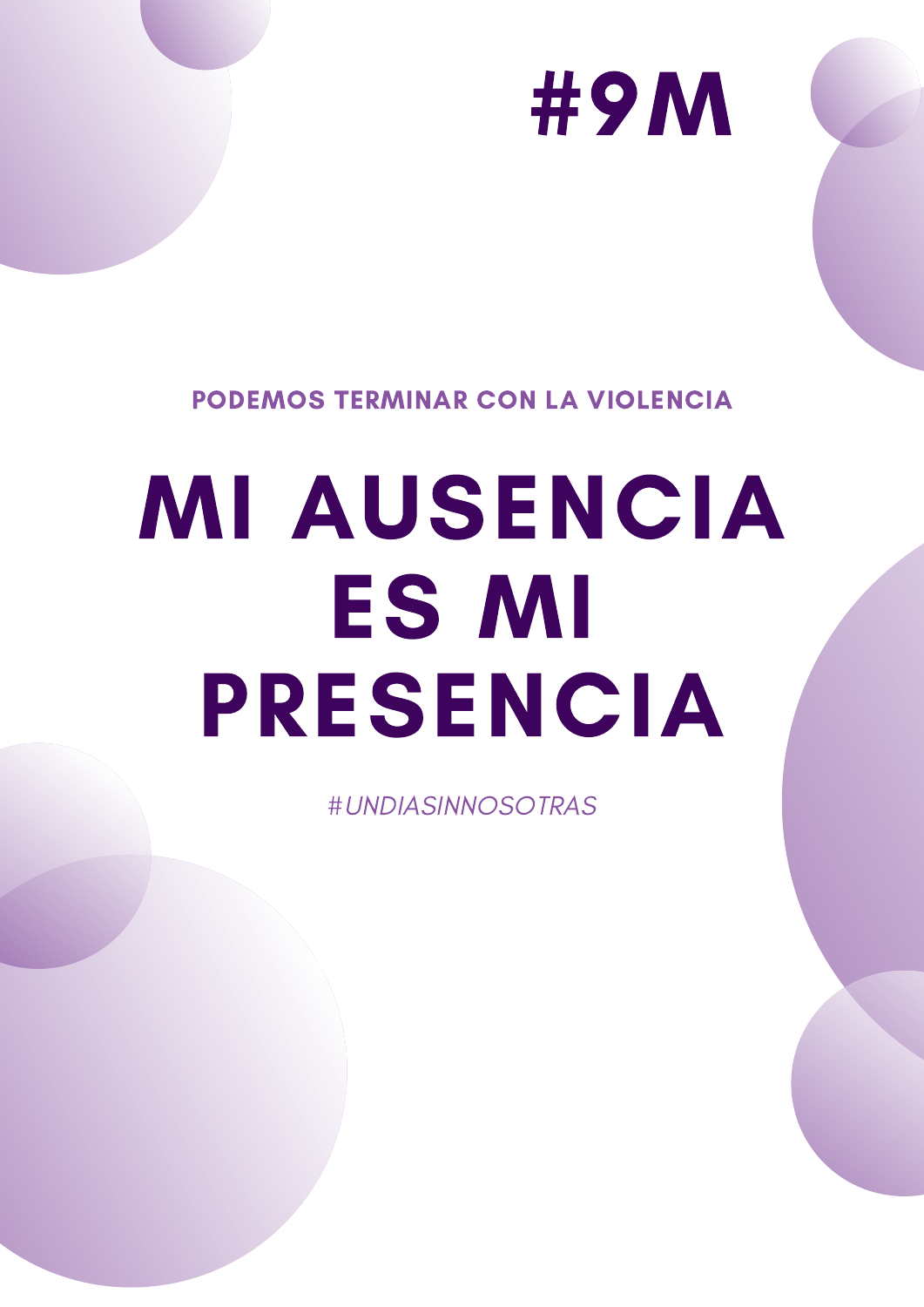# **¿ES NECESARIO** NO ESTAR PARA SER VISTA?

PODEMOS TERMINAR CON EL MALTRATO

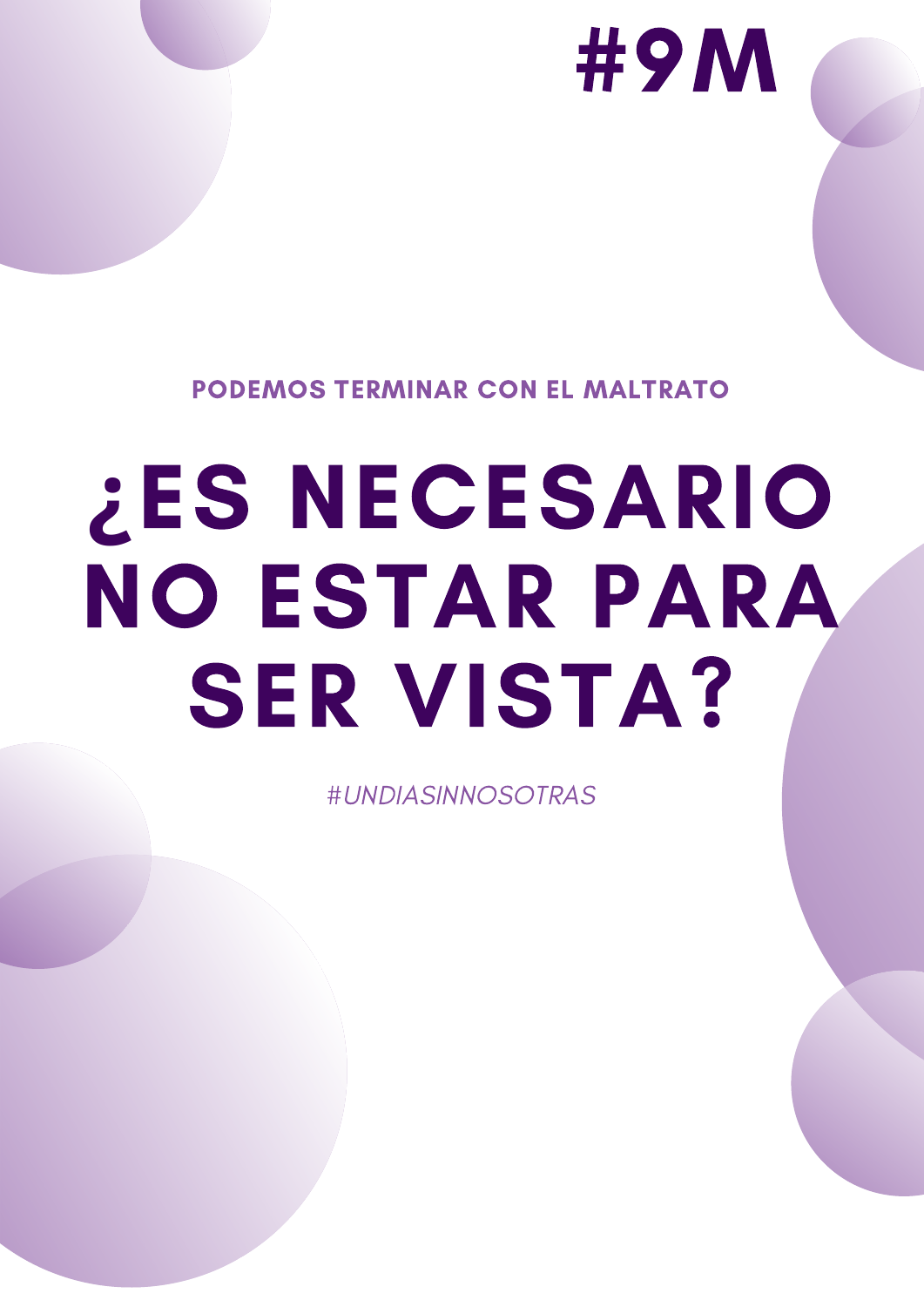

### **PODEMOS TERMINAR CON LA VIOLENCIA**

# ¿QUÉ PASARÁ SI MAÑANA YA NO VUELVO?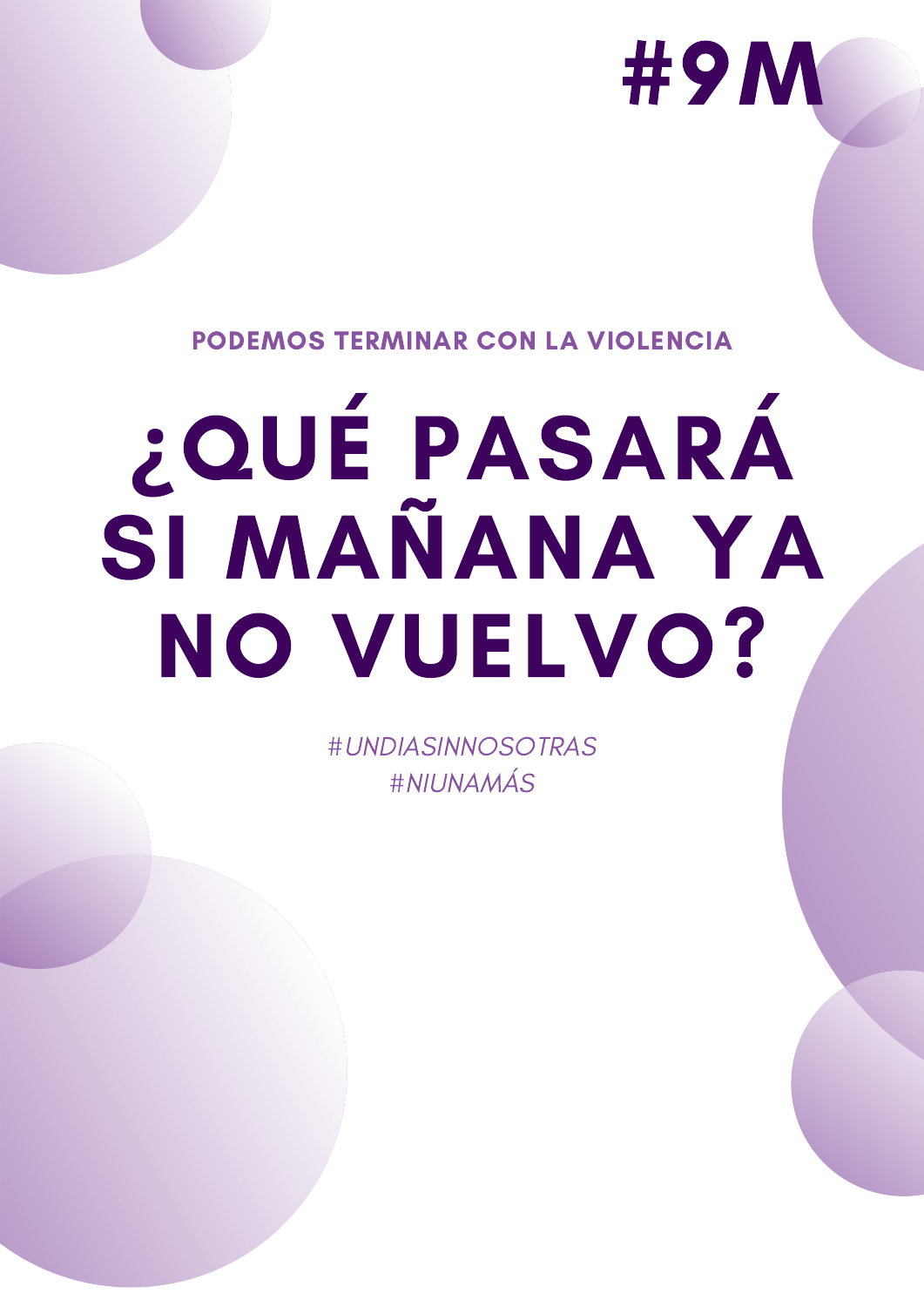

### PODEMOS TERMINAR CON LA VIOLENCIA



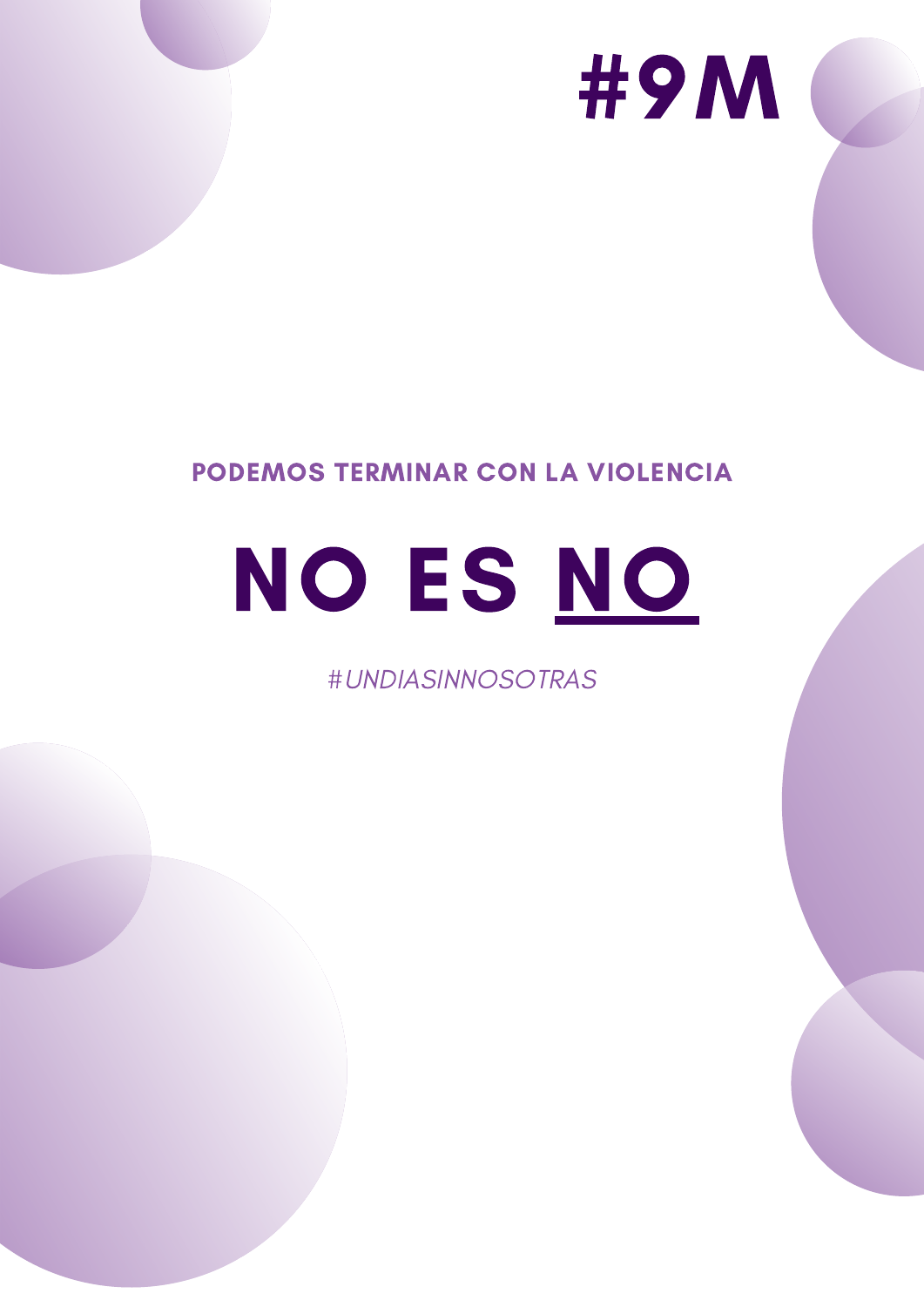### 10 MUJERES ASESINADAS AL DÍA SIGNIFICA TERMINAR EL AÑO CON 3,650 VÍCTIMAS, Y **¿**NO PASA NADA?

PODEMOS TERMINAR CON LA VIOLENCIA

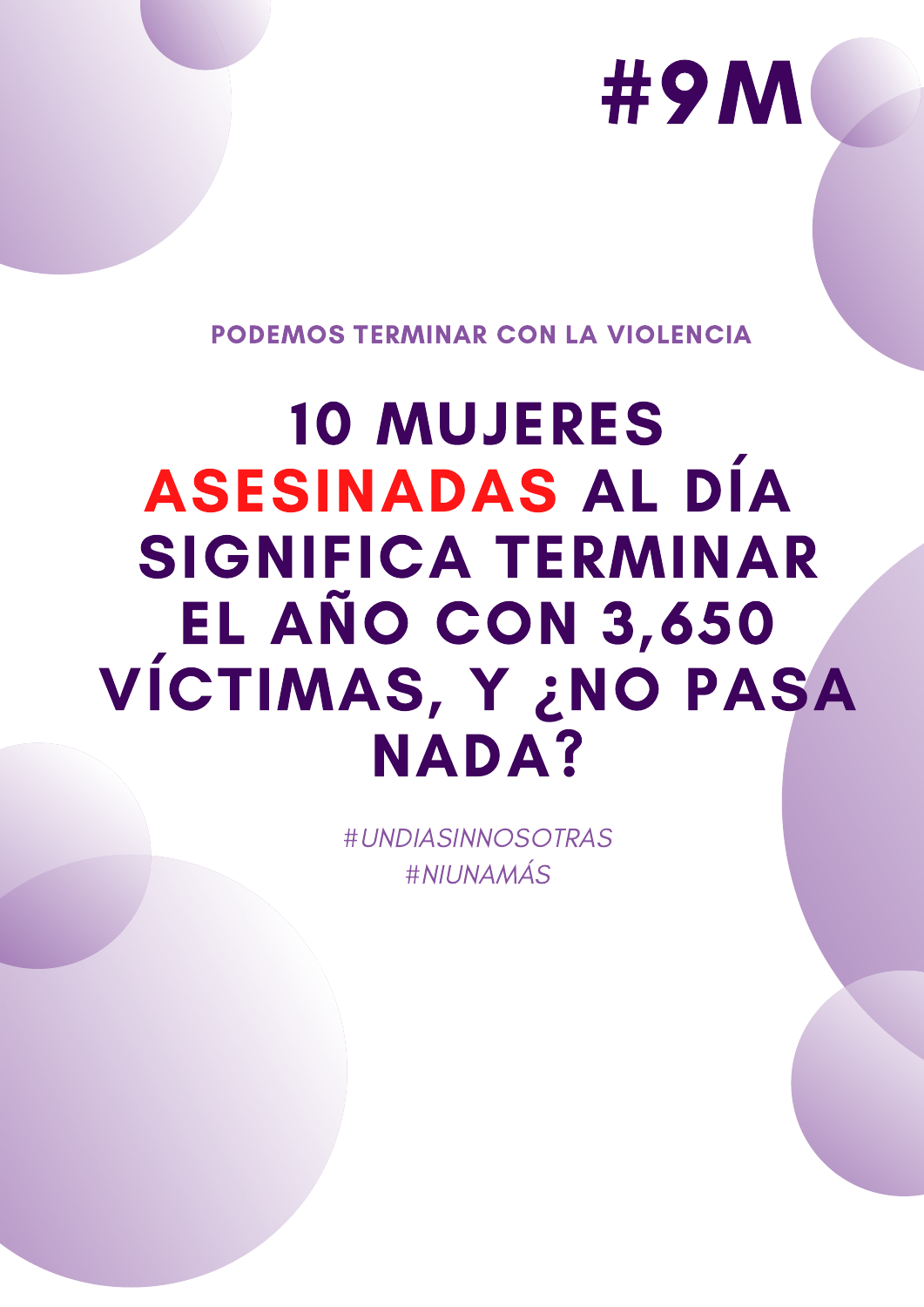# NO ES PIROPO ES ACOSO

PODEMOS TERMINAR CON LA VIOLENCIA

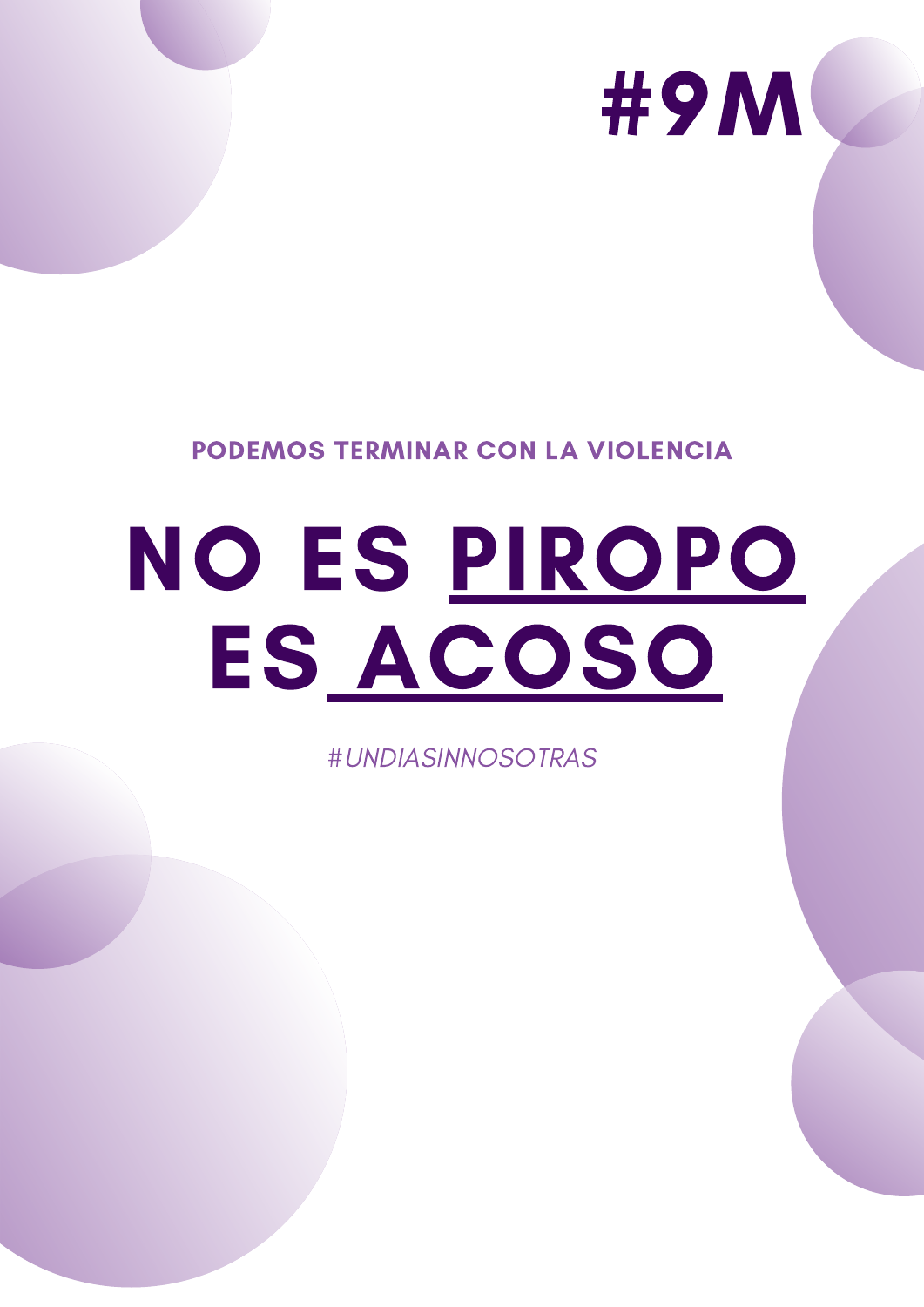# UN PAÍS SIN MUJERES, POR UN DÍA

#### PODEMOS TERMINAR CON LA VIOLENCIA

### #UNDIASINNOSOTRAS #NIUNAMÁS

### #9M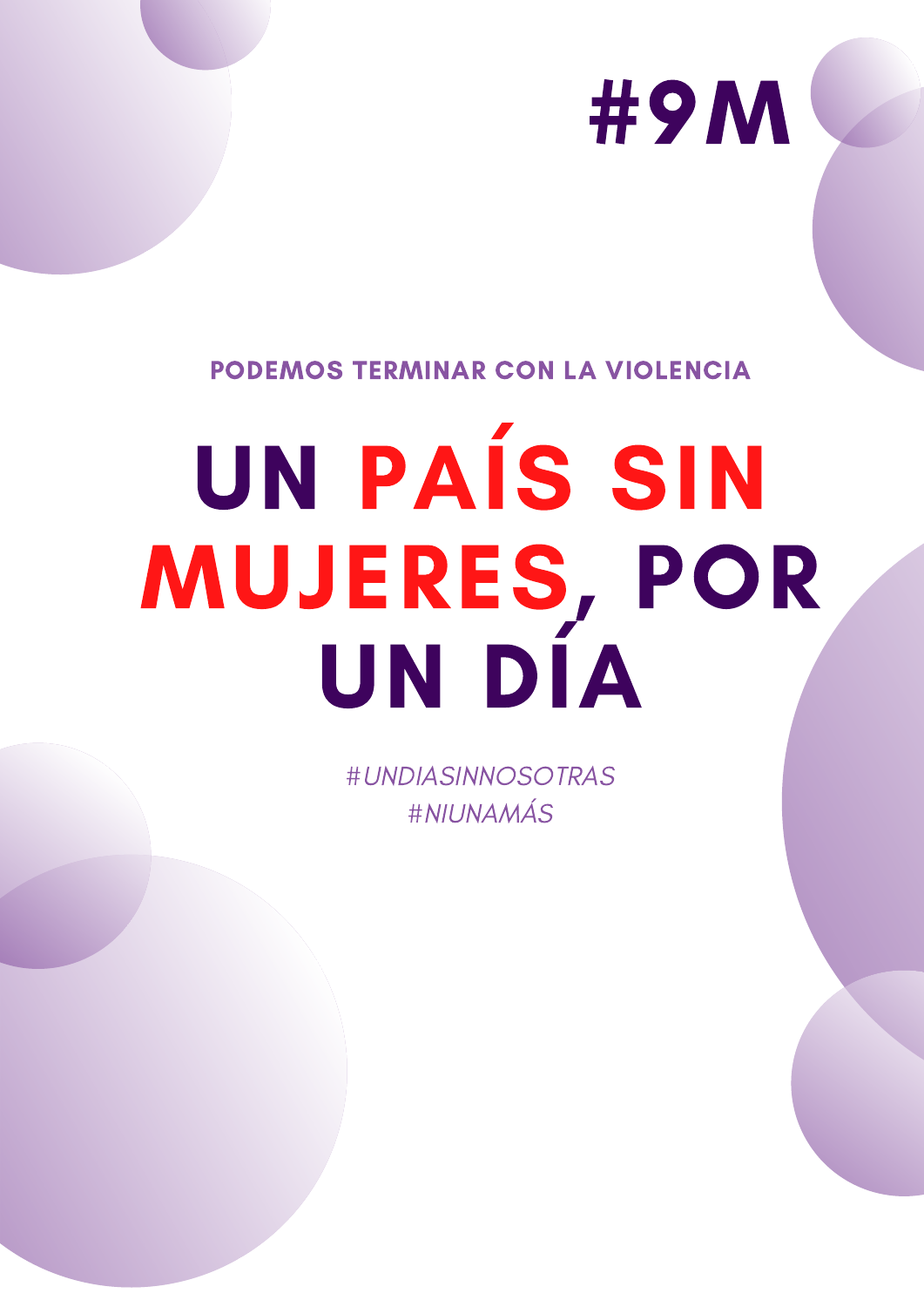# REPENSEMOS A NUESTRA COMUNIDAD

PODEMOS TERMINAR CON LA VIOLENCIA

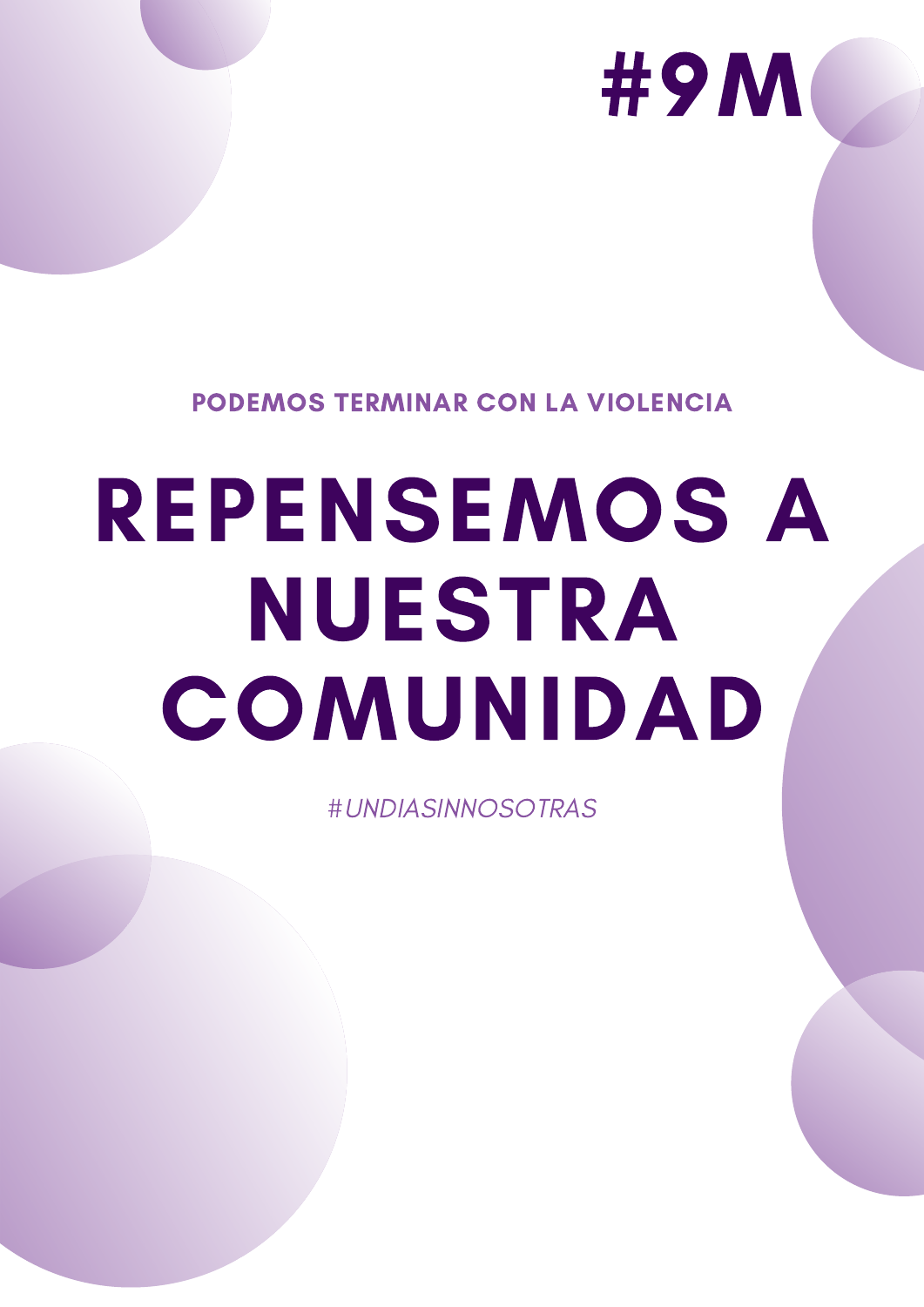### #9M

#### **PODEMOS TERMINAR CON LA VIOLENCIA**

# UNÁMONOS EN CONTRA DEL COSO

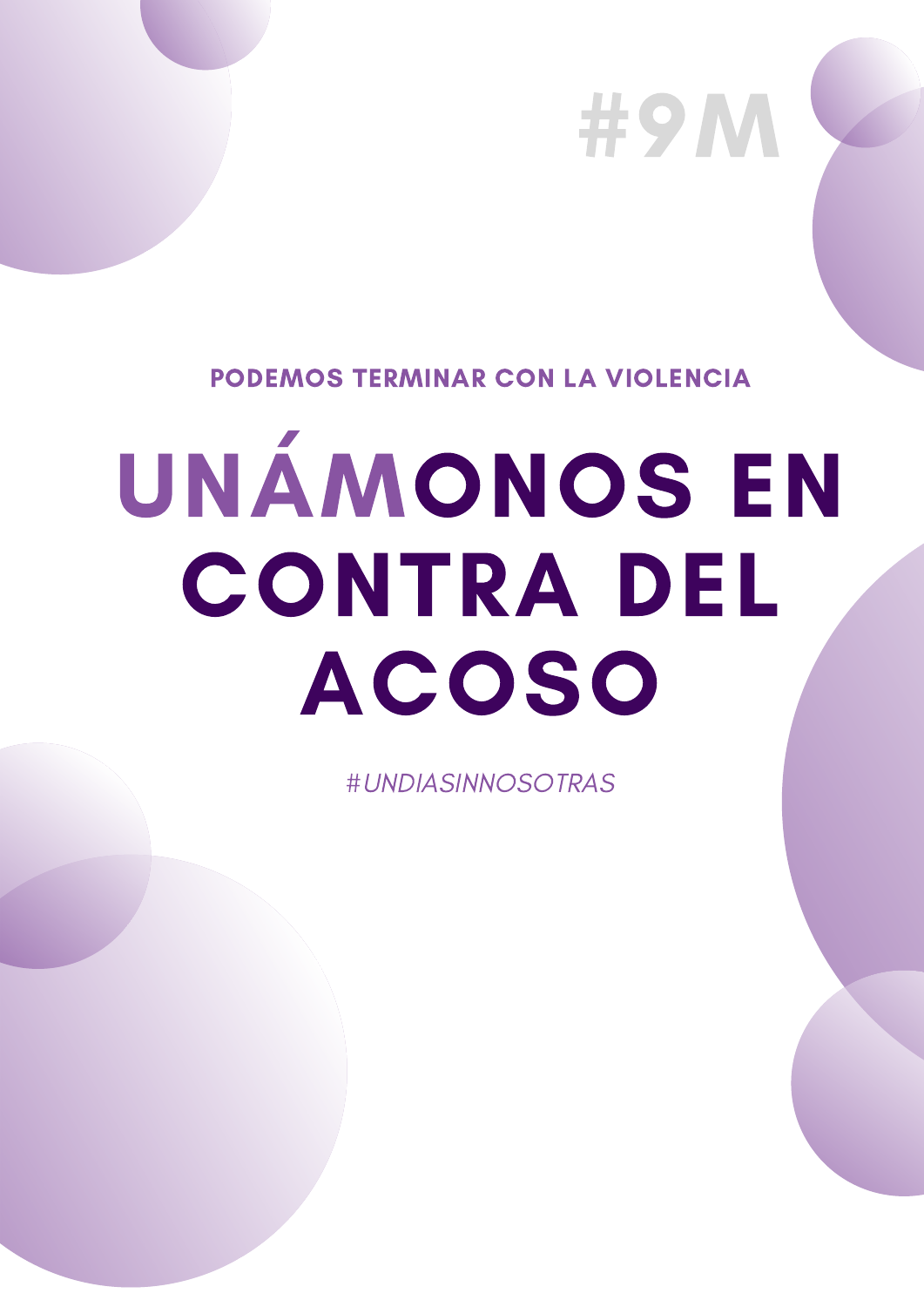# UNÁMONOS EN CONTRA DE LA DESIGUALDAD

### PODEMOS TERMINAR CON LA VIOLENCIA

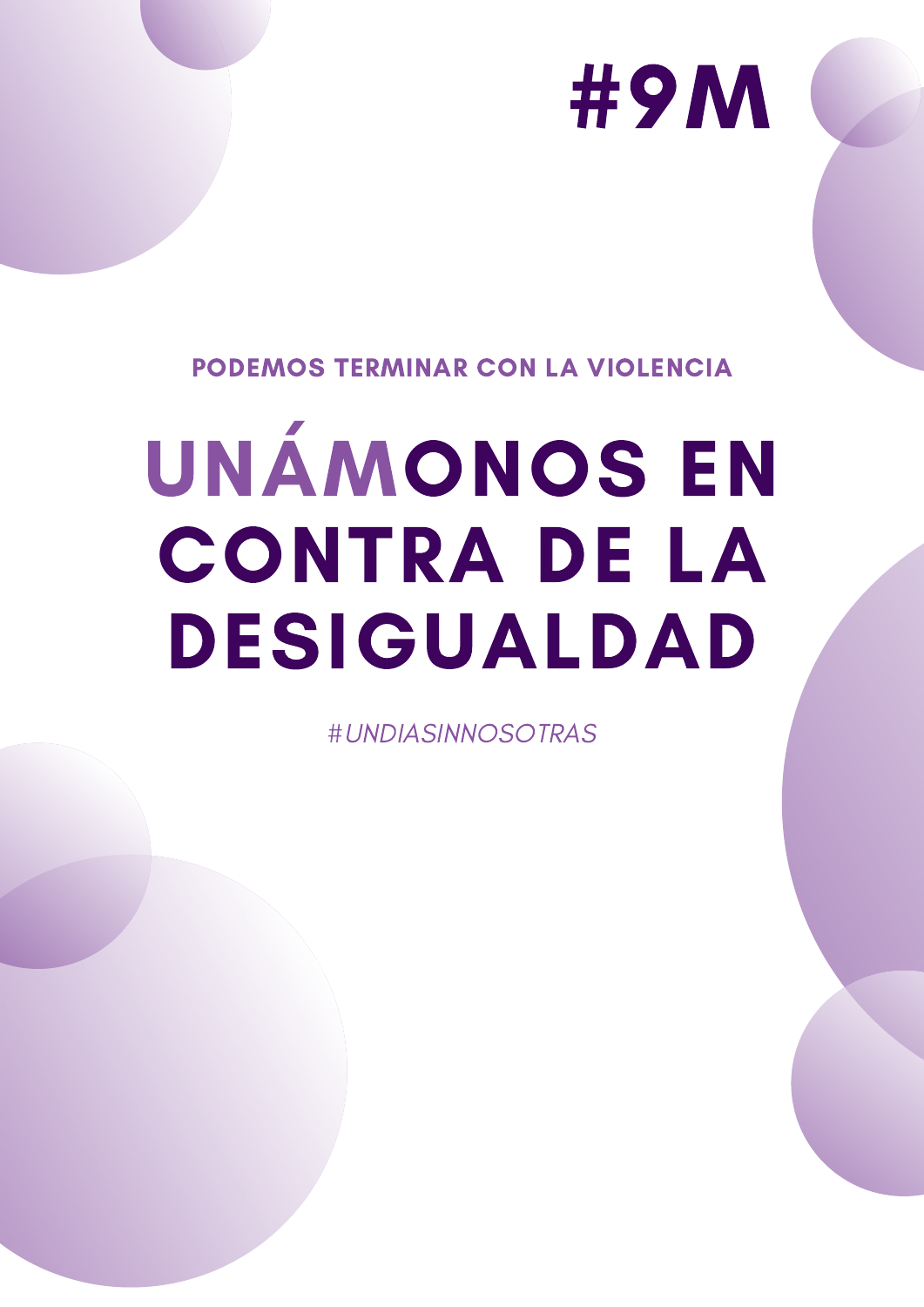### NO SON DERECHOS DE LAS MUJERES SON DERECHOS HUMANOS

PODEMOS TERMINAR CON LA VIOLENCIA

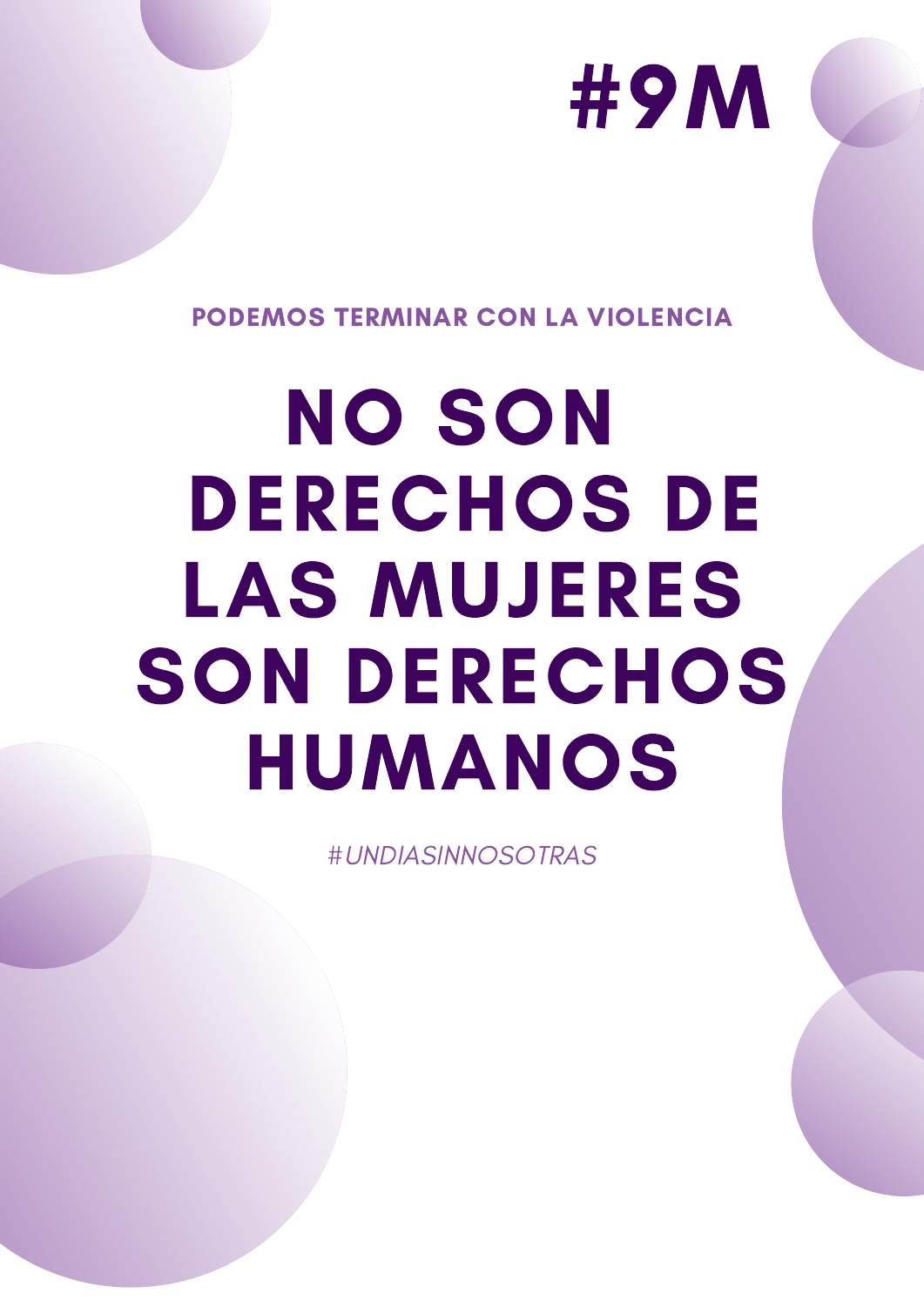## ¿QUÉ MÁS TIENE **QUE PASAR PARA** OUE ESTO CAMBIE?

**PODEMOS TERMINAR CON LA VIOLENCIA** 

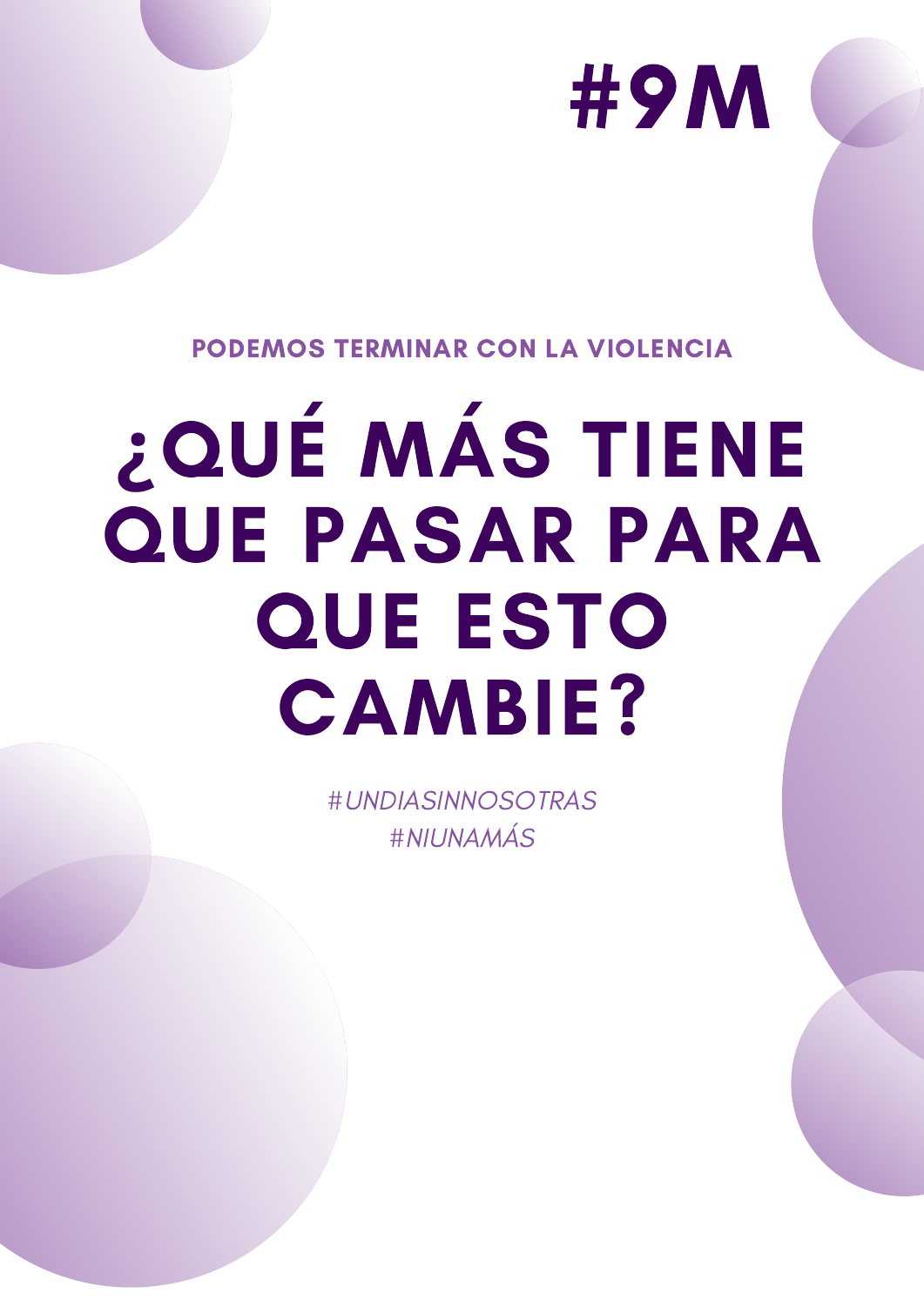### ESTOY TRISTE ESTOY ENOJADA ESTOY CANSADA PERO NO ESTOY SOLA

#### PODEMOS TERMINAR CON LA VIOLENCIA

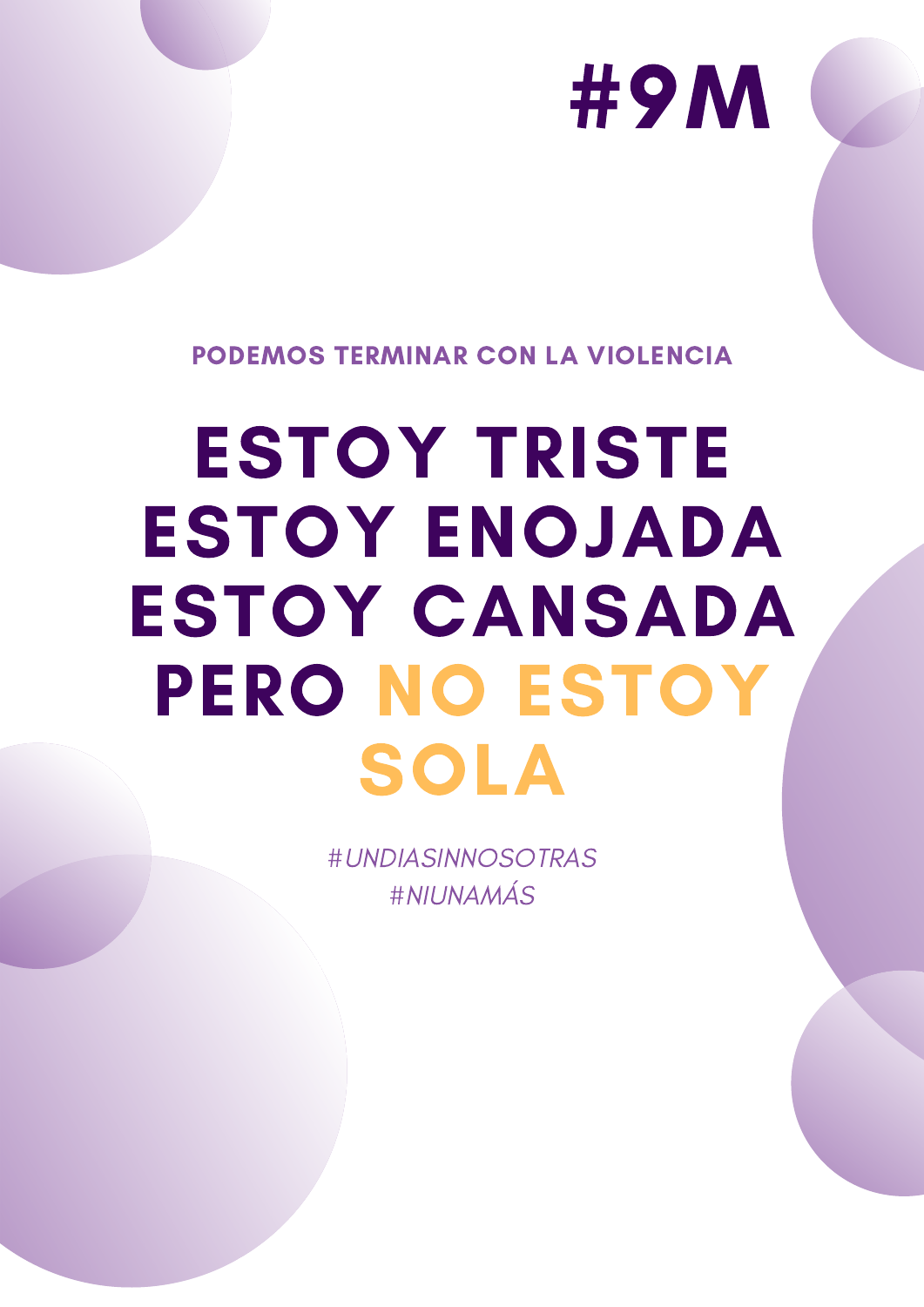### NOS NECESITAMOS PARA CAMBIAR EL MUNDO

#### JUNT@S PODEMOS TERMINAR CON LA VIOLENCIA